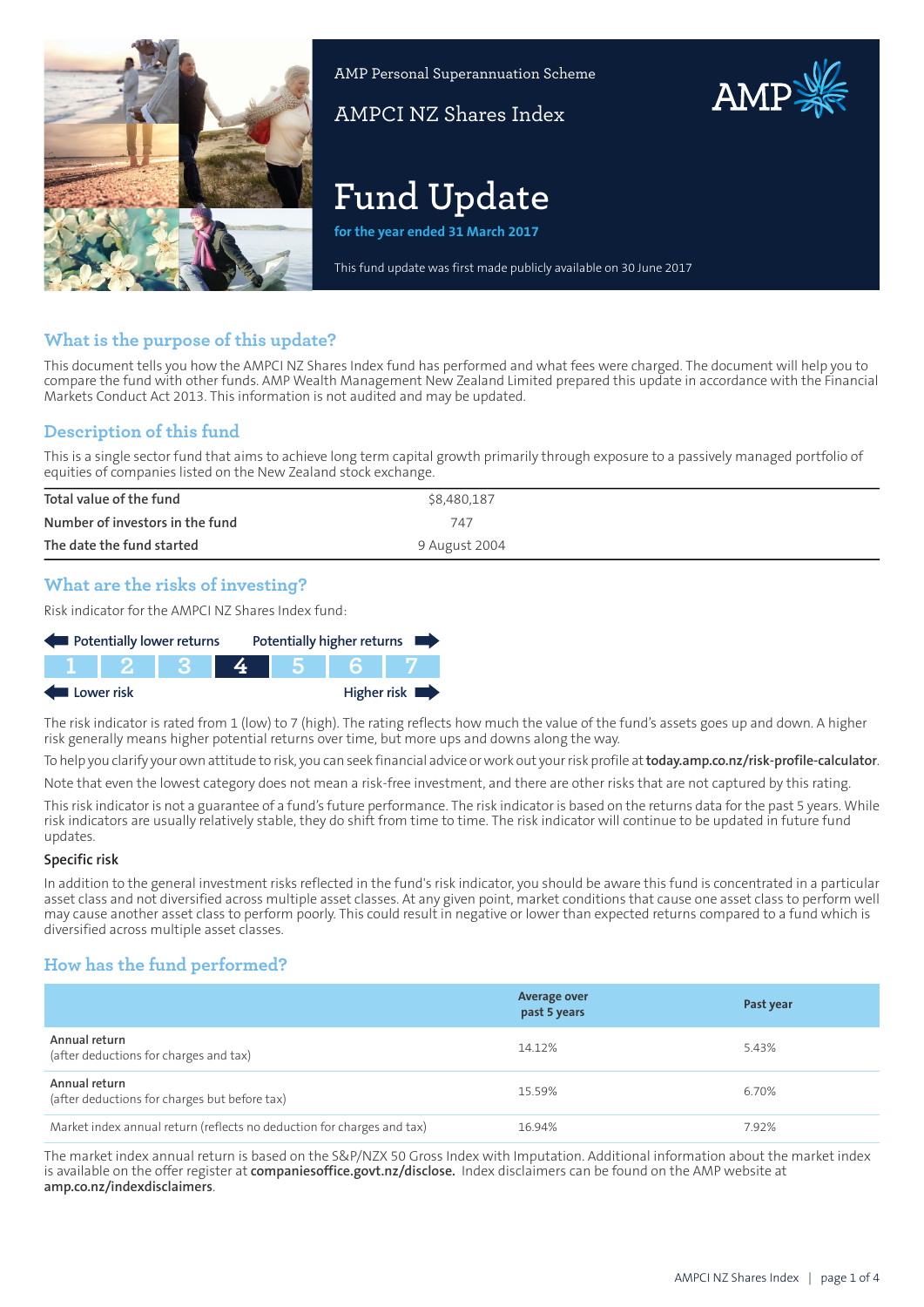#### **Annual return graph**



This shows the return after fund charges and tax for each of the last 10 years ending 31 March. The last bar shows the average annual return for the last 10 years, up to 31 March 2017.

**Important:** This does not tell you how the fund will perform in the future.

#### **What fees are investors charged?**

Investors in the AMPCI NZ Shares Index fund are charged fund charges. In the year to 31 March 2017 these were:

|                                             | % net asset value                                                        |
|---------------------------------------------|--------------------------------------------------------------------------|
| Total fund charges                          | $1.27\%$ *                                                               |
| Which are made up of -                      |                                                                          |
| Total management and administration charges | 1.27%                                                                    |
| Including -                                 |                                                                          |
| Manager's basic fee                         | 0.95%                                                                    |
| Other management and administration charges | 0.32%                                                                    |
| Total performance-based fees                | $0.00\%$                                                                 |
| <b>Other charges</b>                        | Dollar amount per investor or description<br>of how charge is calculated |
| <b>NIL</b>                                  |                                                                          |

\* Based on a decrease in regulatory costs and expenses, the Manager estimates that the total fund charges for the next scheme year will be 1.20% of the net asset value.

Investors may also be charged individual action fees for specific actions or decisions (for example, for withdrawing from or switching funds). Small differences in fees and charges can have a big impact on your investment over the long term.

#### **Example of how this applies to an investor**

Craig had \$10,000 in the fund at the start of the year and did not make any further contributions. At the end of the year, Craig received a return after fund charges were deducted of \$543.00 (that is 5.43% of his initial \$10,000). Craig also paid \$0.00 in other charges. This gives Craig a total return after tax of \$543.00 for the year.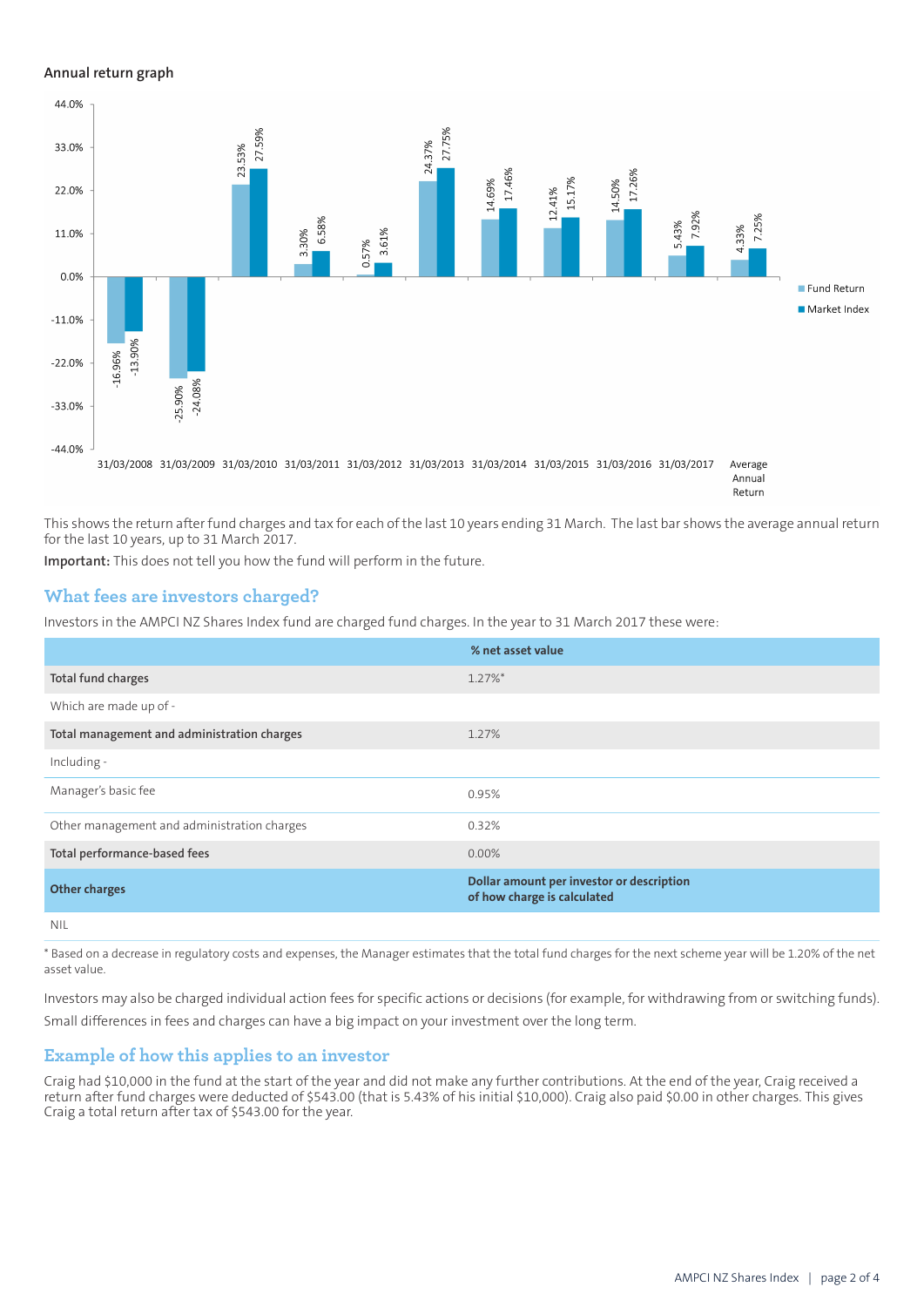## **What does the fund invest in?**

### **Actual investment mix<sup>1</sup>**

This shows the types of assets that the fund invests in.



#### **Target investment mix**

This shows the mix of assets that the fund generally intends to invest in.

| <b>Asset Type</b>            | <b>Allocation</b> |
|------------------------------|-------------------|
| Cash and cash equivalents    | 0.00%             |
| New Zealand fixed interest   | 0.00%             |
| International fixed interest | 0.00%             |
| Australasian equities        | 100.00%           |
| International equities       | 0.00%             |
| Listed property              | 0.00%             |
| Unlisted property            | 0.00%             |
| Commodities                  | 0.00%             |
| Other                        | 0.00%             |

## **Top 10 investments<sup>1</sup>**

| <b>Name</b>                     | Percentage<br>of fund<br>net assets | <b>Asset Type</b>     | Country     | <b>Credit rating</b><br>(if applicable) |
|---------------------------------|-------------------------------------|-----------------------|-------------|-----------------------------------------|
| Spark New Zealand Ltd           | 7.99%                               | Australasian equities | New Zealand | N/A                                     |
| Auckland International Airport  | 7.82%                               | Australasian equities | New Zealand | N/A                                     |
| Fletcher Building Ltd           | 7.19%                               | Australasian equities | New Zealand | N/A                                     |
| Fisher & Paykel Healthcare Corp | 6.85%                               | Australasian equities | New Zealand | N/A                                     |
| Ryman Healthcare Ltd            | 4.87%                               | Australasian equities | New Zealand | N/A                                     |
| Contact Energy Ltd              | 4.51%                               | Australasian equities | New Zealand | N/A                                     |
| Meridian Energy Ltd             | 4.20%                               | Australasian equities | New Zealand | N/A                                     |
| Z Energy Ltd                    | 3.47%                               | Australasian equities | New Zealand | N/A                                     |
| SKYCITY Entertainment Group Ltd | 3.42%                               | Australasian equities | New Zealand | N/A                                     |
| a2 Milk Co Ltd                  | 2.70%                               | Australasian equities | New Zealand | N/A                                     |
|                                 |                                     |                       |             |                                         |

The top 10 investments make up 53.02% of the fund.